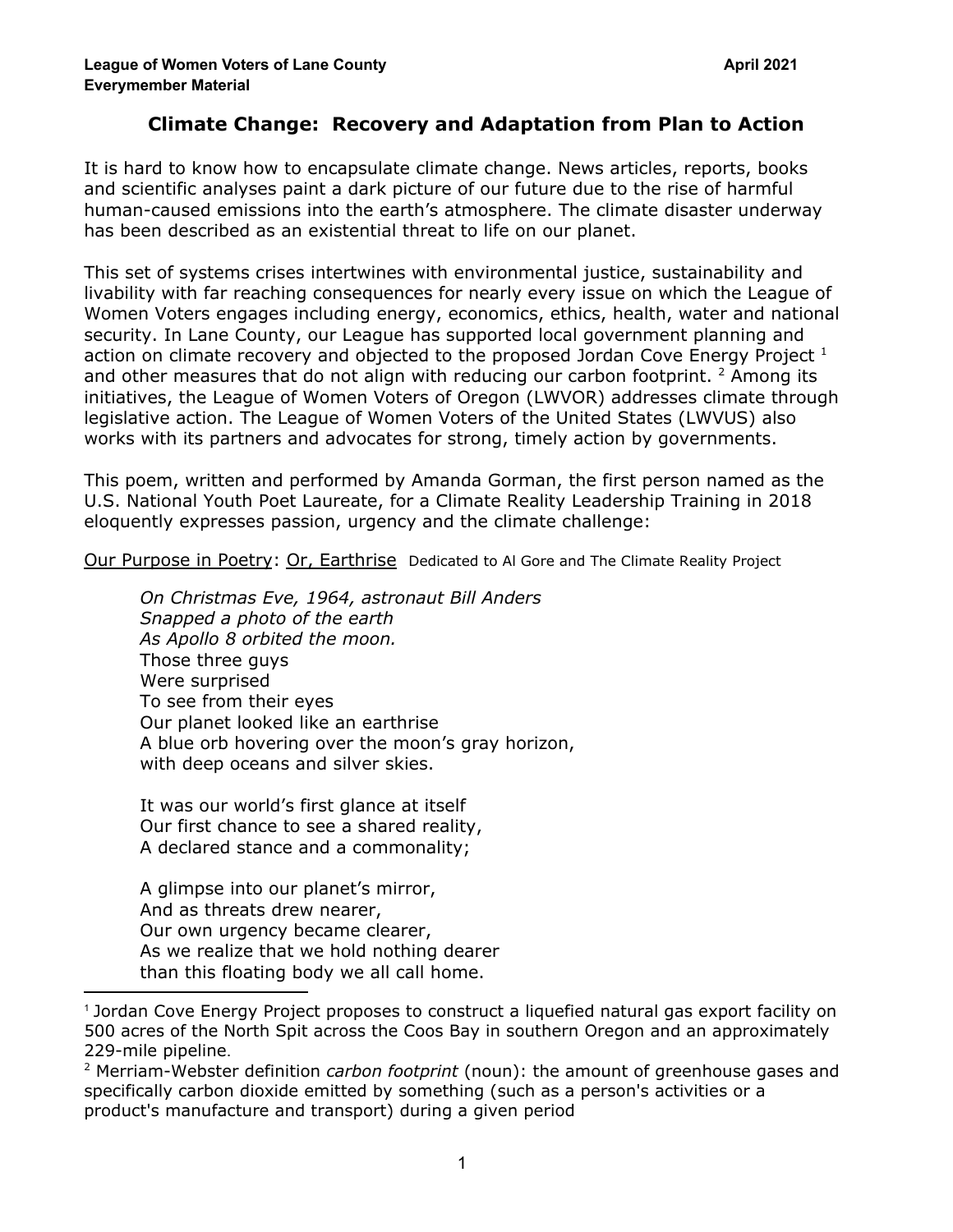We've known That we're caught in the throes Of climactic changes some say Will just go away, While some simply pray To survive another day; For it is the obscure, the oppressed, the poor, Who when the disaster Is declared done, Still suffer more than anyone.

Climate change is the single greatest challenge of our time,

Of this, you're certainly aware. It's saddening, but I cannot spare you From knowing an inconvenient fact, because It's getting the facts straight that gets us to act and not to wait.

So I tell you this not to scare you, But to prepare you, to dare you To dream a different reality,

Where despite disparities We all care to protect this world, This riddled blue marble, this little true marvel To muster the verve and the nerve To see how we can serve Our planet. You don't need to be a politician To make it your mission to conserve, to protect, To preserve that one and only home That is ours, To use your unique power To give next generations the planet they deserve.

We are demonstrating, creating, advocating We heed this inconvenient truth, because we need to be anything but lenient With the future of our youth.

And while this is a training, in sustaining the future of our planet, There is no rehearsal. The time is Now Now Now, Because the reversal of harm, And protection of a future so universal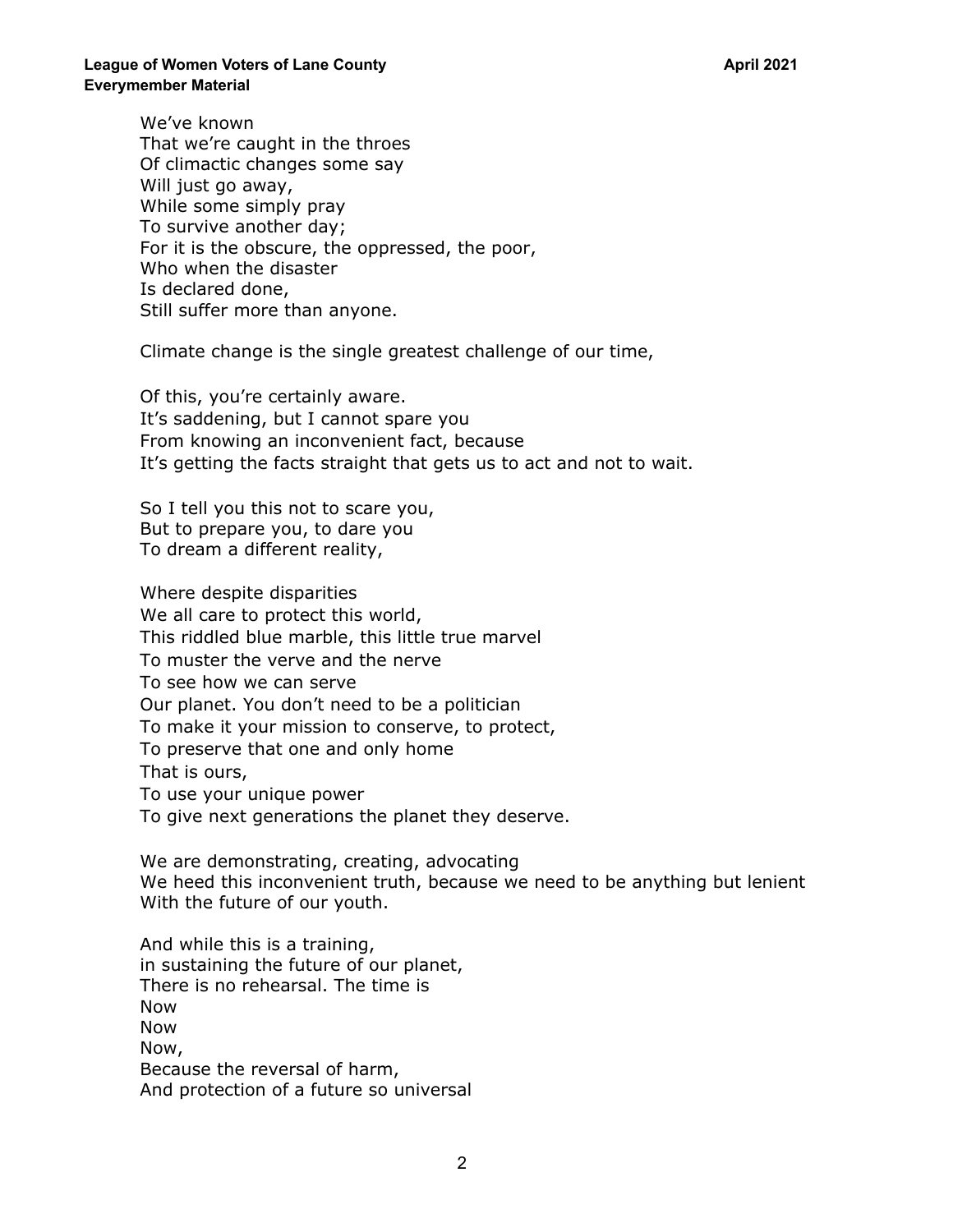Should be anything but controversial.

So, earth, pale blue dot We will fail you not.

Just as we chose to go to the moon We know it's never too soon To choose hope. We choose to do more than cope With climate change We choose to end it— We refuse to lose. Together we do this and more Not because it's very easy or nice But because it is *necessary*, Because with every dawn we carry the weight of the fate of this celestial body orbiting a star. And as heavy as that weight sounded, it doesn't hold us down, But it keeps us grounded, steady, ready, Because an environmental movement of this size Is simply another form of an earthrise.

To see it, close your eyes. Visualize that all of us leaders in this room and outside of these walls or in the halls, all of us changemakers are in a spacecraft, Floating like a silver raft in space, and we see the face of our planet anew. We relish the view; We witness its round green and brilliant blue, Which inspires us to ask deeply, wholly: What can we do? Open your eyes. Know that the future of this wise planet Lies right in sight: Right in all of us. Trust this earth uprising. All of us bring light to exciting solutions never tried before For it is our hope that implores us, at our uncompromising core, To keep rising up for an earth more than worth fighting for.  $3$ 

 $3$  To watch the performance of "Earthwise" by Amanda Gorman go to Lehigh University, Department of Earth and Environmental Sciences. <https://ees.cas.lehigh.edu/content/earthwise-poem-about-climate-change-amanda-gorman>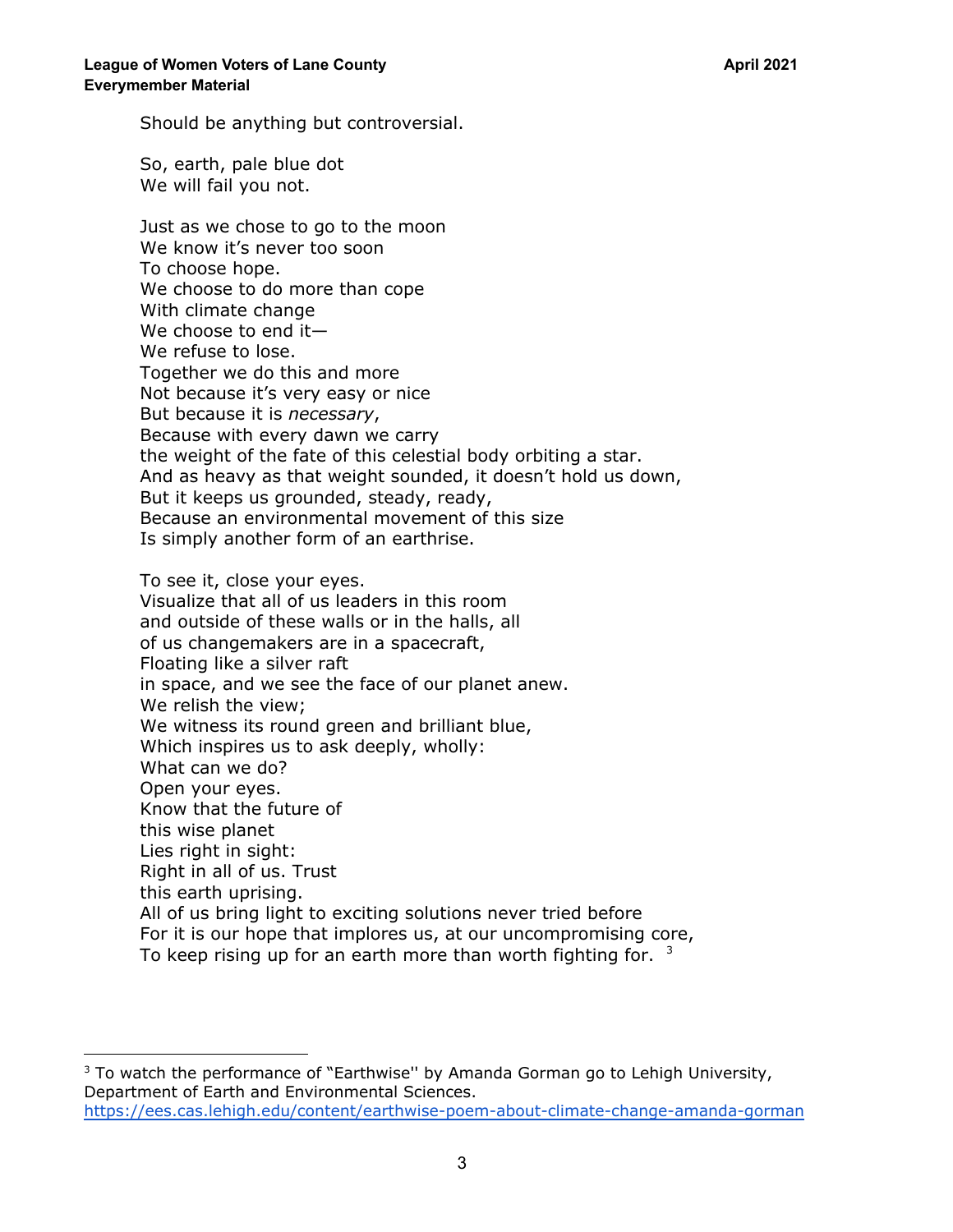The LWVUS makes this call to action on climate:

The League believes that global climate change is the most serious environmental challenge of our time and that aggressive action is needed if we are to avoid irrevocable damage to our planet. An advocate of strong U.S. action to reduce the threat of global warming since the 1990s, the League has made global climate change an action priority since 2006.

But it will take action from individuals and government at **every** level -- local, state, national, and international -- to avert dangerous climate change. And **every League** has an important role to play in this effort. By raising public awareness of the causes and likely impacts of climate change, by helping citizens learn what they can do to curb global warming, and by building broad support for effective climate solutions, local and state Leagues can help put our country  $-$  and our planet  $-$  on the path to a sustainable future.  $4$ 

And, for an authoritative assessment of the science of climate change, this comes from The Climate Science Special Report (CSSR) with a focus on the United States and the impacts of climate change:

*Climate change creates new risks and exacerbates existing vulnerabilities in communities across the United States, presenting growing challenges to human health and safety, quality of life, and the rate of economic growth.*

The impacts of climate change are already being felt in communities across the country. More frequent and intense extreme weather and climate-related events, as well as changes in average climate conditions, are expected to continue to damage infrastructure, ecosystems, and social systems that provide essential benefits to communities. Future climate change is expected to further disrupt many areas of life, exacerbating existing challenges to prosperity posed by aging and deteriorating infrastructure, stressed ecosystems, and economic inequality. Impacts within and across regions will not be distributed equally. People who are already vulnerable, including lower-income and other marginalized communities, have lower capacity to prepare for and cope with extreme weather and climate-related events and are expected to experience greater impacts. Prioritizing adaptation actions for the most vulnerable populations would contribute to a more equitable future within and across communities. Global action to significantly cut greenhouse gas emissions can substantially reduce climate-related risks and increase opportunities for these populations in the longer term. 5

<sup>4</sup> LWVUS, Toolkit for Climate Action: Help Protect the Planet, <http://participate.lwv.org>

<sup>5</sup> USGCRP, 2018: *Impacts, Risks, and Adaptation in the United States: Fourth National Climate Assessment, Volume II* [Reidmiller, D.R., C.W. Avery, D.R. Easterling, K.E. Kunkel, K.L.M. Lewis, T.K. Maycock, and B.C. Stewart (eds.)]. U.S. Global Change Research Program, Washington, DC, USA, 1515 pp. doi: 10.7930/NCA4.2018.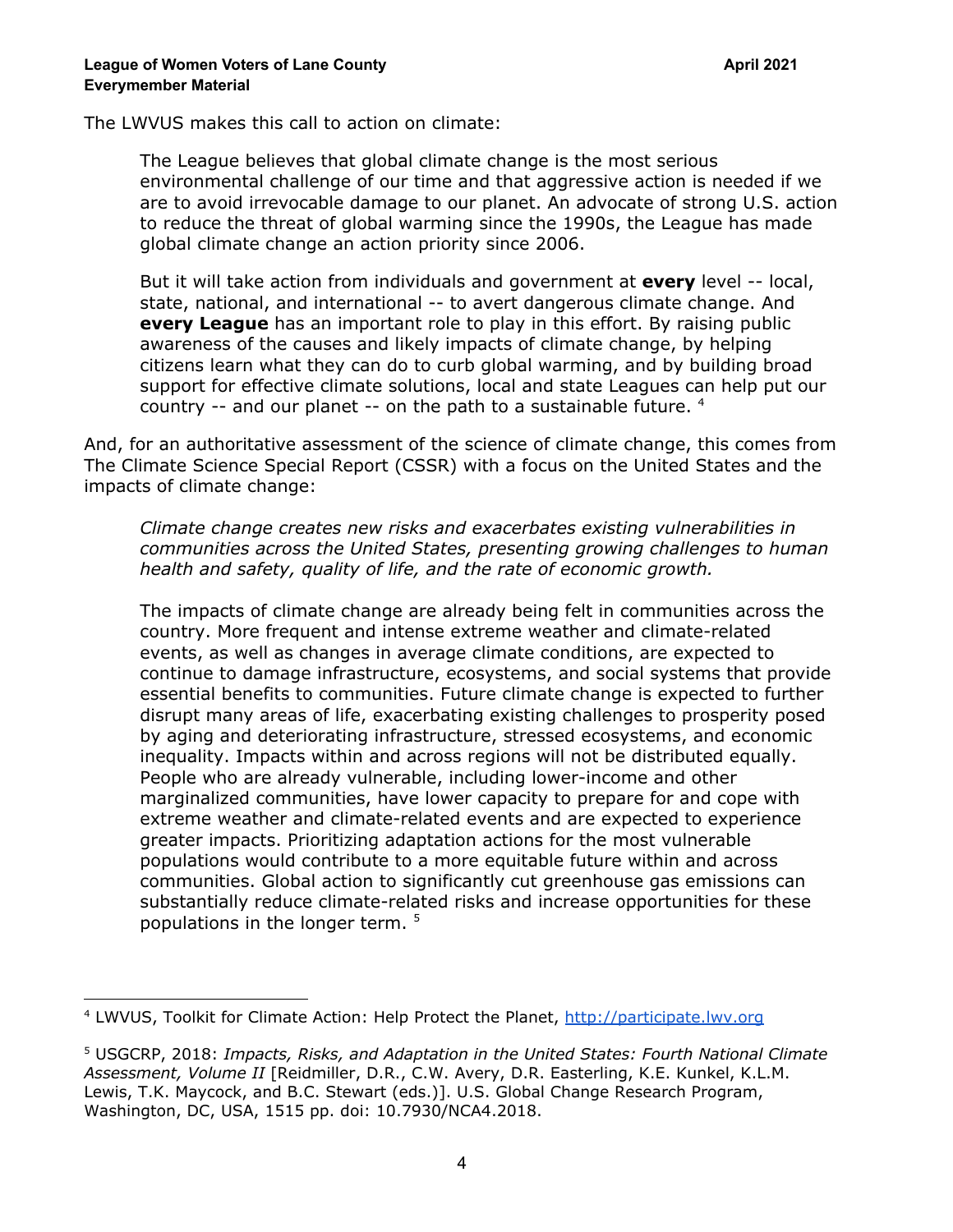## **League of Women Voters of Lane County April 2021 Everymember Material**

From the League of Women Voters, climate scientists, and the poets among us the message rings clear. The big question now is "how". How do we do our part? What actions will make a difference? How to get from a Climate Action Plan on the page to climate recovery or adaptation on the ground?

Focusing on our home front here is where things stand today with regard to state, county and local governments' climate initiatives primarily focused on reducing harmful greenhouse gas (GHG) emissions.

**State of Oregon** - In 2020, Governor Kate Brown signed Executive Order 20-04, directing State of Oregon agencies to take action to reduce and regulate GHG emissions with goals to cut emissions to at least 45 percent below 1990 levels by 2035 and at least 80 percent below 1990 levels by 2050.

Because energy is a big GHG producer the Oregon Department of Energy (ODOE) plays a significant role in implementing the executive order. By 2030, electricity generated by coal will be phased out. <sup>6</sup> By 2040 fifty percent of Oregon's electricity must come from renewable resources. ODOE supports the *Oregon Global Warming [Commission](https://www.oregon.gov/energy/energy-oregon/Pages/Oregon-Global-Warming-Commission.aspx)*, which is charged with keeping track of greenhouse gases and helps "state, local governments, businesses, and Oregonians prepare for the effects of climate change."  $^7$ 

ODOE also establishes and updates standards for products (appliance standards, for example), works with the Building Codes Division and with the Oregon Department of Transportation, Department of Environmental Quality, other state agencies, and utilities. Notably, ODOE says that:

Your actions can also make a difference. Even small changes, like installing more energy efficient devices, improving insulation, or investing in renewable energy can help reduce greenhouse gas emissions in the residential and commercial sectors.

Marking one year since directing state agencies to reduce GHG emissions, a March 2021 news release from the Governor's office cited these accomplishments:

- The Oregon Department of Environmental Quality has begun the process to develop rules for its *Climate Protection Program* to exercise its authority under state law to cap and reduce emissions from some of the state's largest emitters.
- Release of the *Climate Adaptation Framework*, *Climate Equity Blueprint*, and the *Climate and Health in Oregon Report*, which will inform future actions to protect Oregon's most vulnerable communities from the impacts of climate change.

<sup>&</sup>lt;sup>6</sup> Oregon Department of Energy - Reducing Greenhouse Gas Emissions,

<sup>7</sup> Oregon Department of Energy - Oregon Global Warming Commission, <https://www.oregon.gov/energy/energy-oregon/Pages/Greenhouse-Gases.aspx>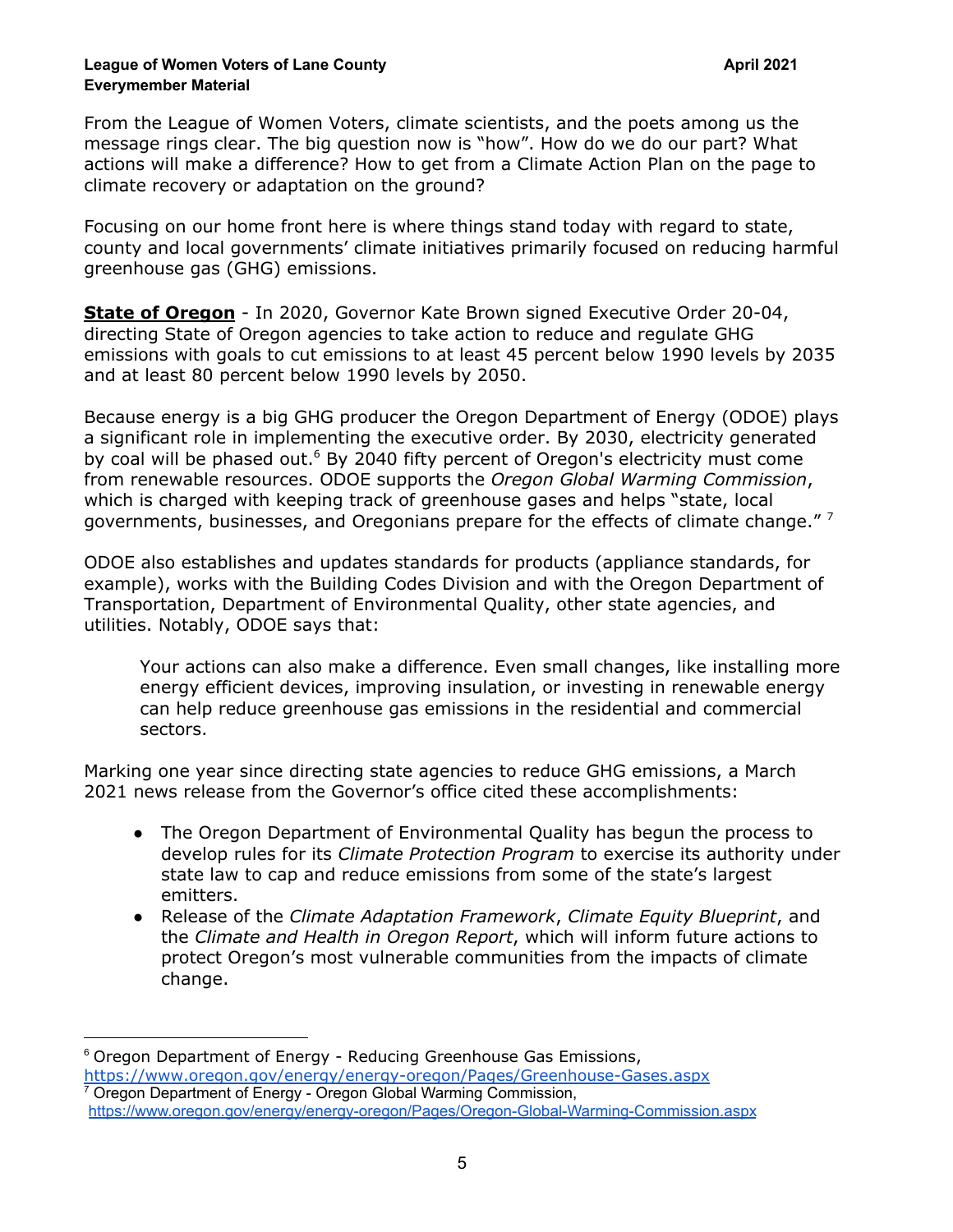## **League of Women Voters of Lane County April 2021 Everymember Material**

- The creation of a new *Climate Policy Office* at the Oregon Department of Transportation, that provided data on the climate impacts of ODOT's major investment decisions, resulting in a historic 60% increase in allocation of federal funding for biking, walking, and public transportation for 2021-2024.
- The launch of a statewide public electric charging plan, which aligned statewide electrification efforts and incentivizes charging infrastructure in rural and historically-underserved communities.
- Continued progress implementing the *Every Mile Counts* statewide transportation plan to reduce emissions from the transportation sector equitably through improved land use and transportation planning.
- Wildfire prevention and mitigation work by the Public Utility Commission.
- Agency work is underway to expand the state's successful *Clean Fuels Program*, strengthen rules on methane emissions from landfills, and increase energy efficiency standards for buildings and appliances in Oregon to highest national standards.

One down and nineteen years remain to reach the goal whereby fifty percent of Oregon's electricity will come from renewable resources.

**Lane County** - In February 2020 the Board of County Commissioners adopted Order & Resolution 20-02-04-04, establishing a Climate Change Strategy and Climate Action Advisory Committee to assist the County in developing a Climate Action Plan (CAP). In summer of 2020, the County conducted a survey to gauge how residents wanted to learn about and participate in Plan development.

An *Internal Operations Greenhouse Gas Emissions Inventory* and a draft of the first county-wide GHG inventory resulted in these high-level findings:  $8$ 

- Lane County's **local** emissions totaled over 4.2 million Metric Tons of carbon dioxide equivalent (MT CO2e). Transportation (mostly gas and diesel combustion) represents 66% of that total. Energy use by buildings (natural gas and electricity) is 21% of emissions. The remaining 13% comes from agricultural animal emissions, refrigerant loss and industrial processes and waste disposal.
- **Imported** emissions from household consumption in Lane County and production of fuel and energy sold in Lane County totaled over 3.6 million MT CO2e and include emissions from upstream fuel production (34%), production of goods (31%), food (29%), and air travel (6%).
- Forest growth and purchased carbon **offsets** sequestered over 3.5 million MT CO2e.

## Referencing *GHG Reductions at Home*:

Lane County residents produce nearly 8 million MTCO2e annually through local emissions and through imported consumption emissions (*upstream emissions*.) To reduce these emissions, the community will have to act collectively to create

<sup>8</sup> The full report is available at:

[https://lanecounty.org/government/county\\_departments/public\\_works/climateplan](https://lanecounty.org/government/county_departments/public_works/climateplan)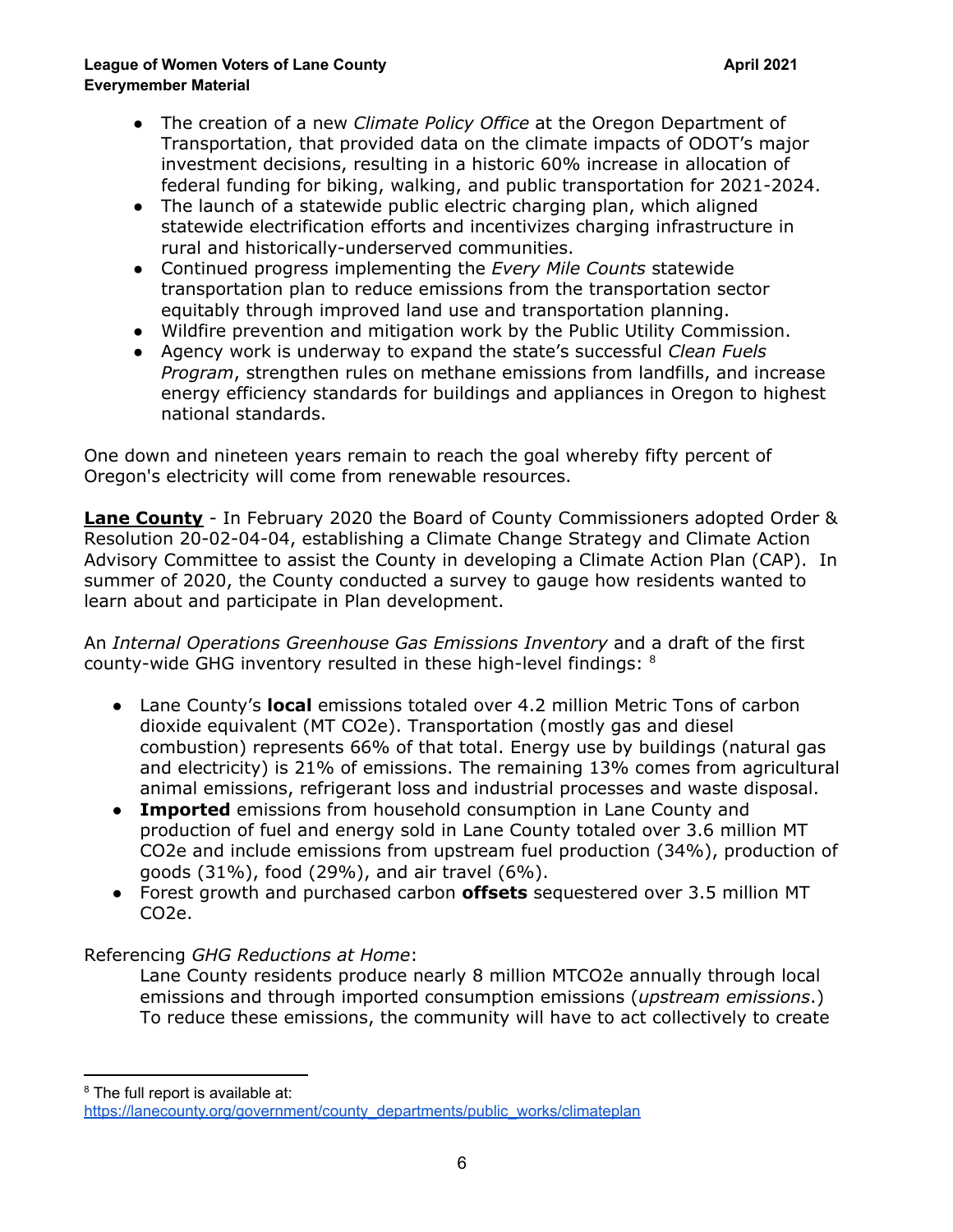and support new policies, make systematic changes, and to alter our individual and family behaviors.

*Eat Smart - Waste Less*, *FixIt Lane County* and (in partnership with the City of Eugene) the *Shift Campaign* are offered as ways for individuals to reduce GHG emissions. 9

**City of Eugene** - The Eugene City Council set climate-centric goals in 2014 by incorporating them into City Code through a Climate Recovery Ordinance (CRO). Intrinsic to the CRO is returning to 350 parts per million (ppm) as the [scientifically](https://e360.yale.edu/features/how-the-world-passed-a-carbon-threshold-400ppm-and-why-it-matters) [recognized](https://e360.yale.edu/features/how-the-world-passed-a-carbon-threshold-400ppm-and-why-it-matters) "safe" level of carbon dioxide in the atmosphere. The monthly average of carbon dioxide (CO2) for January 2021 was 415.52 ppm.  $^{10}$ 

Eugene's Community Climate Action Plan 2.0 (CAP2.0) is a comprehensive update. The City is now moving from publication to implementation, looking to the community for support through:

- Reconvening the Equity Panel
- Citizen Advisory Committees
- Individual, Household and Neighborhood Action Campaign
- Eugene Climate Collaborative
- $\bullet$  Sustainability Business Strategy<sup>11</sup>

**Other Local Agencies** - Other local agencies and jurisdictions may have sustainability plans or activities that support regional resilience and adaptation without having adopted formal Climate Action Plans. For example, the City of Springfield, has a number of projects that improve infrastructure to make low-emissions travel easier and safer.

Lane Transit District (LTD) is shifting to electric buses to reduce GHG emissions from its fossil fuel-powered vehicles and is exploring the use of other fuels and technologies.  $12$  The Metropolitan Wastewater Management Commission (MWMC)  $13$  has a Renewable Natural Gas (RNG) project aimed at purifying biogas, a by-product of the wastewater treatment process, into a clean vehicle fuel.

The challenge ahead is how to embrace the ever present reality of climate disruption and begin anew by seeking ways to reduce our own use of fossil fuels and support efforts at all levels to stop further disintegration of the earth's atmosphere.

<sup>9</sup> For links to *GHG Reductions at Home* resources:

<sup>10</sup> NOAA Earth System Research Laboratories/Global Monitoring Laboratory [https://lanecounty.org/government/county\\_departments/public\\_works/climateplan/g\\_h\\_g\\_reductions\\_at\\_home](https://lanecounty.org/government/county_departments/public_works/climateplan/g_h_g_reductions_at_home)

<https://www.esrl.noaa.gov/> As measured at Mauna Loa Observatory, Hawaii. The carbon dioxide data on Mauna Loa constitute the longest record of direct measurements of CO2 in the atmosphere. They were started by C. David Keeling of the Scripps Institution of Oceanography in March of 1958 at a facility of the National Oceanic and Atmospheric Administration *[Keeling, 1976]*. NOAA started its own CO2 measurements in May of 1974, and they have run in parallel with those made by Scripps since then *[Thoning, 1989]*.

<sup>&</sup>lt;sup>12</sup> For more on LTD's climate goals go to: [ltd.org/sustainability-at-ltd/](https://nam12.safelinks.protection.outlook.com/?url=http%3A%2F%2Fltd.org%2Fsustainability-at-ltd%2F&data=04%7C01%7Ctheresa.brand%40ltd.org%7C48f388e94e3f43a37b7c08d8e5881a30%7C0399c6c9842c4bb98fe3b527450577e8%7C0%7C0%7C637511720593198802%7CUnknown%7CTWFpbGZsb3d8eyJWIjoiMC4wLjAwMDAiLCJQIjoiV2luMzIiLCJBTiI6Ik1haWwiLCJXVCI6Mn0%3D%7C2000&sdata=LguT0S1c1%2BNyl4bYfPXPXrt6T00zp8m54b10%2B0T%2FOcA%3D&reserved=0) <sup>11</sup> To view the complete plan and appendices <https://eugene-or.gov/4284/Climate-Action-Plan-20>

<sup>&</sup>lt;sup>13</sup> Metropolitan Wastewater Management Commission <http://www.mwmcpartners.org/>